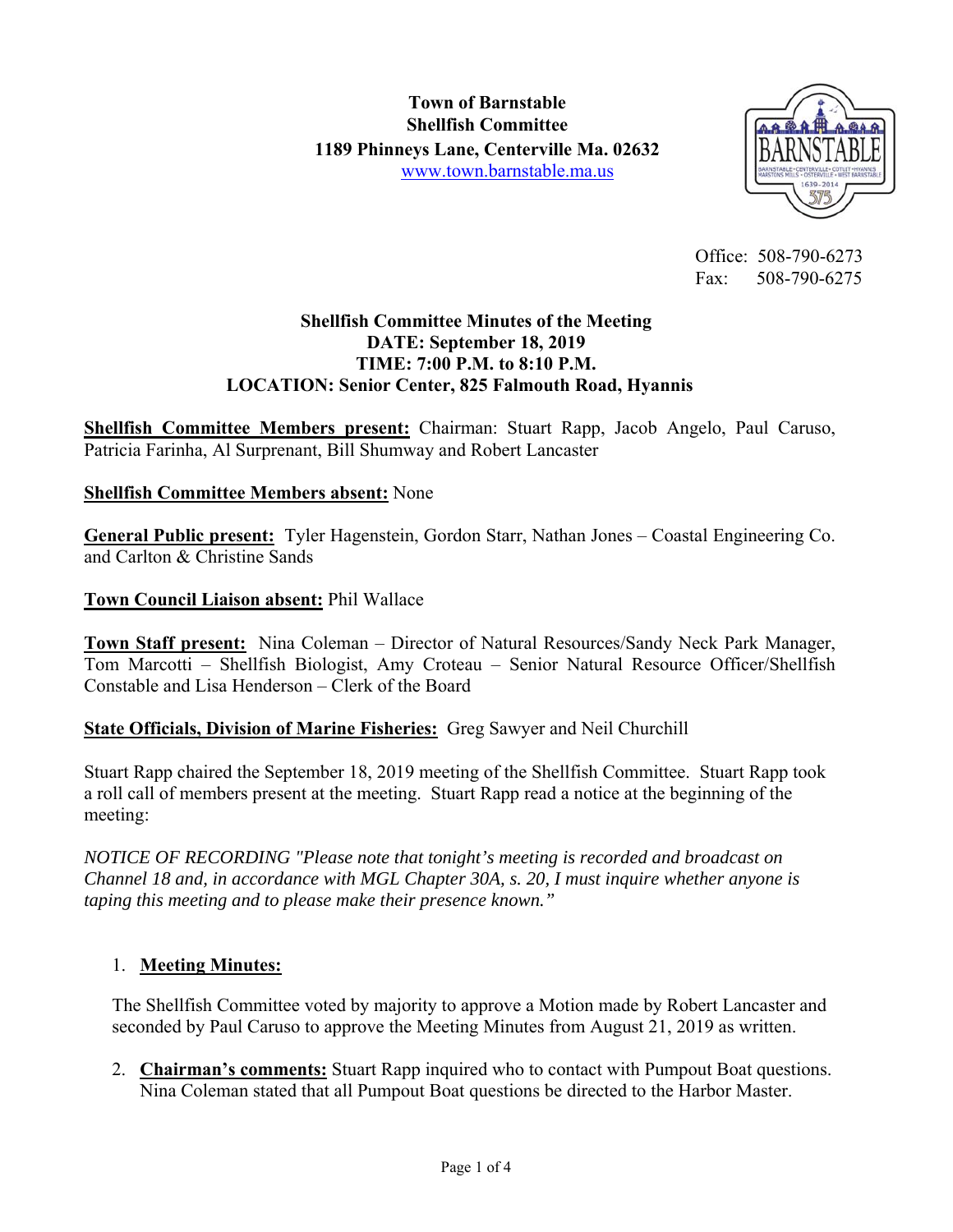## 3. **Natural Resources Report:**

Tom Marcotti presented an update on the annual DMF closure due to water quality in Barnstable Harbor which began September  $15<sup>th</sup>$  and goes until December 15, 2019 (with the passing of water quality testing).

Accolades to Elizabeth Lewis, Shellfish Technician, and her seasonal staff for having done a great job again this year. Approximately 3 million quahogs produced this year with about 2 million under 100 plus nets.

Marcotti's review of shellfish permits sold to date for 2019 is 2522 which is up 125 over 2018.

Amy Croteau reported that scallop season will be opening recreationally on Saturday October 5, 2019 and commercially Monday October 7, 2019. Oyster season will open Town wide Saturday November 2, 2019. The recreational area of Scudder Lane will also re-open Saturday November 2, 2019.

Croteau will be going out with the Town of Yarmouth's Shellfish Constable as well as Jim Benoit of the Town of Barnstable GPS department on October  $3<sup>rd</sup>$  to mark the town line in Lewis Bay. They will GPS the points so the line can be re-created in the future years to eliminate any ambiguity.

#### 4. **Old Business:** None

#### 5. **New Business:**

#### A**. Status of pending NOI pier applications before the Conservation Commission:**

| Applicant:                | Assembly Required, LLC & Barnstable Land Trust |
|---------------------------|------------------------------------------------|
| <b>Property Location:</b> | Main Street & East Bay Road (7 parcels)        |
|                           | Osterville, MA 02655                           |
| Proposed Project:         | Tidal restoration – Little Parker's Pond       |
|                           | Conservation Committee Hearing Date: 9/17/2019 |

Application was discussed, no impact on shellfish, no vote taken.

#### B. **Status of pending NOI pier applications before the Conservation Commission:**

| Applicant:                | Carlton C. Sands Jr. and Christine A. Sands                         |
|---------------------------|---------------------------------------------------------------------|
| <b>Property Location:</b> | 4 Bay Shore Road                                                    |
|                           | Hyannis, MA 02601                                                   |
|                           | Map 326 / Parcel 082                                                |
| Proposed Project:         | Revised Plan: Construct seasonal dock system (pier, ramp and float) |
|                           | <b>Conservation Committee Hearing Date: TBA</b>                     |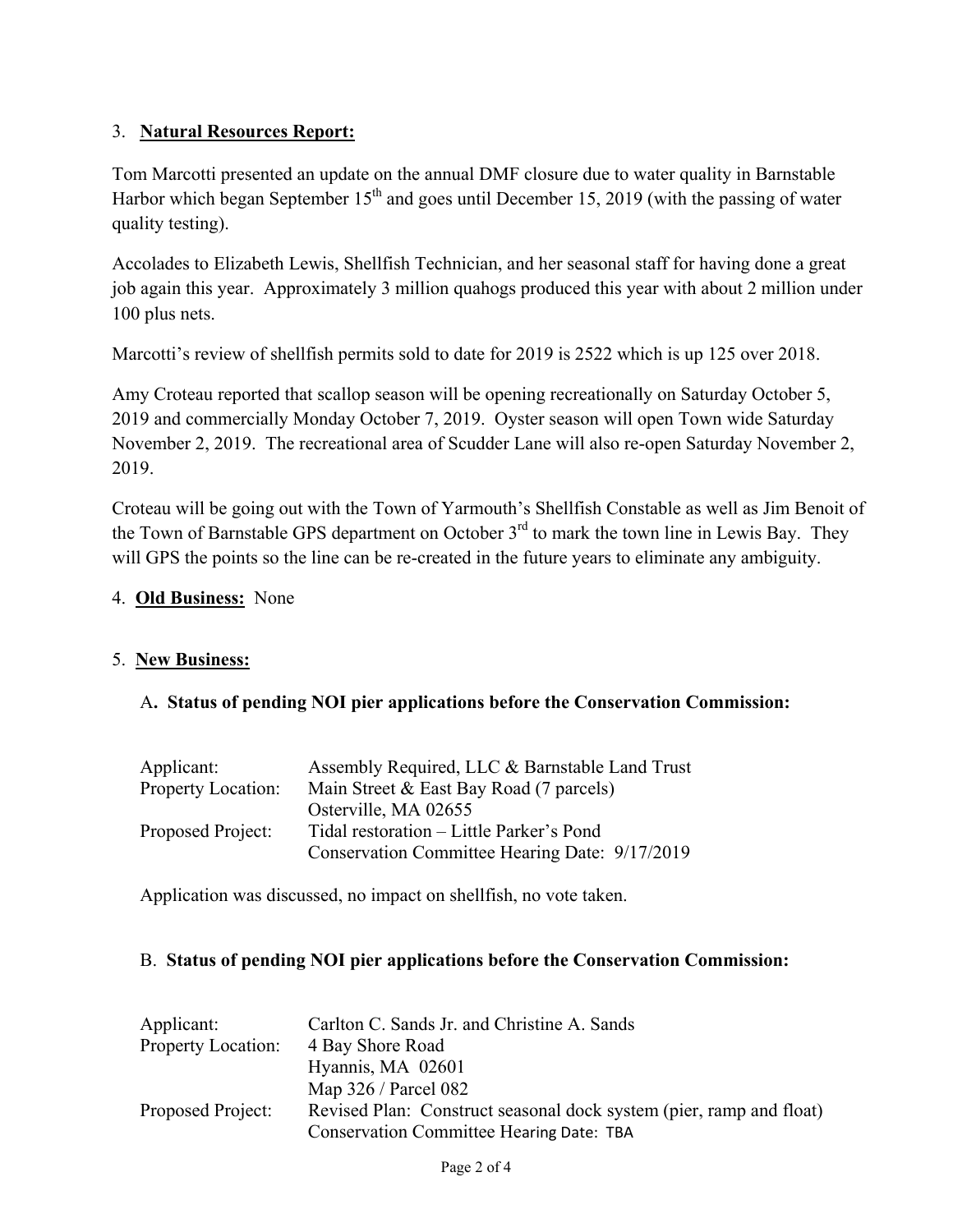Application was presented by Nathan Jones of Coastal Engineering LLC, representing the applicants. The Committee discussed the application and no vote was taken. The Committee suggested that Marcotti submit his findings report to the Conservation Committee and allow them to make the determination.

### C. **A presentation by Division of Marine Fisheries, represented by Greg Sawyer - Senior Biologist and Neil Churchill.**

Sawyer gave a background on the required procedures and standards for classification, water quality testing, opening and closures for shellfishing. Sawyer then discussed specifically the Barnstable Harbor designated areas: CCB33.0, 31.1, 31.2, 34.1. The historical migratory water fowl is the main cause of this conditional closure. Maintaining current classifications is the primary goal with the resources currently available to DMF.

Jacob Angelo inquired on how to have an area reclassified. Sawyer and Churchill explained that having an area reclassified is cumbersome and will take resources away from maintaining the current classifications of the other areas. One option would be for the Town to make a formal request to DMF asking them to redirect their resources from one area in their community to another. Another option would be to contact your State Representative to push for more funding to the DMF Department which could help with availability of future resources.

### D. **Discussion of proposed rule and regulation changes pertaining to Shellfishing, Eel, Herring and Aquaculture.**

The Natural Resources Division of the Marine and Environmental Affairs Department has proposed some rule and regulation changes that pertain to Shellfishing, Eel, Herring and Aquaculture.

One proposed change would remove the dates in the regulation of commercial harvest of common razor clams in recreational areas. This would allow any regulatory changes be a Town Manager order and avoid the annual cumbersome regulatory renewal process allowing for easier transition for the annual openings.

The second option would be to let this regulation expire and it will go back to its original form. Should this be the avenue, the regulation can still be revisited in future should it be warranted. After our Legal Department reviews these proposed changes, Croteau will then present them to this Committee for approval.

#### 6. **Matters not reasonably anticipated by the Chair:**

Al Surprenant commented about hearing rumors regarding shellfishing within the Town of Barnstable. Staff requested that any rumors or innuendo be brought to attention of the Natural Resource Department. This would allow for any misinformation be substantiated, addressed and or corrected.